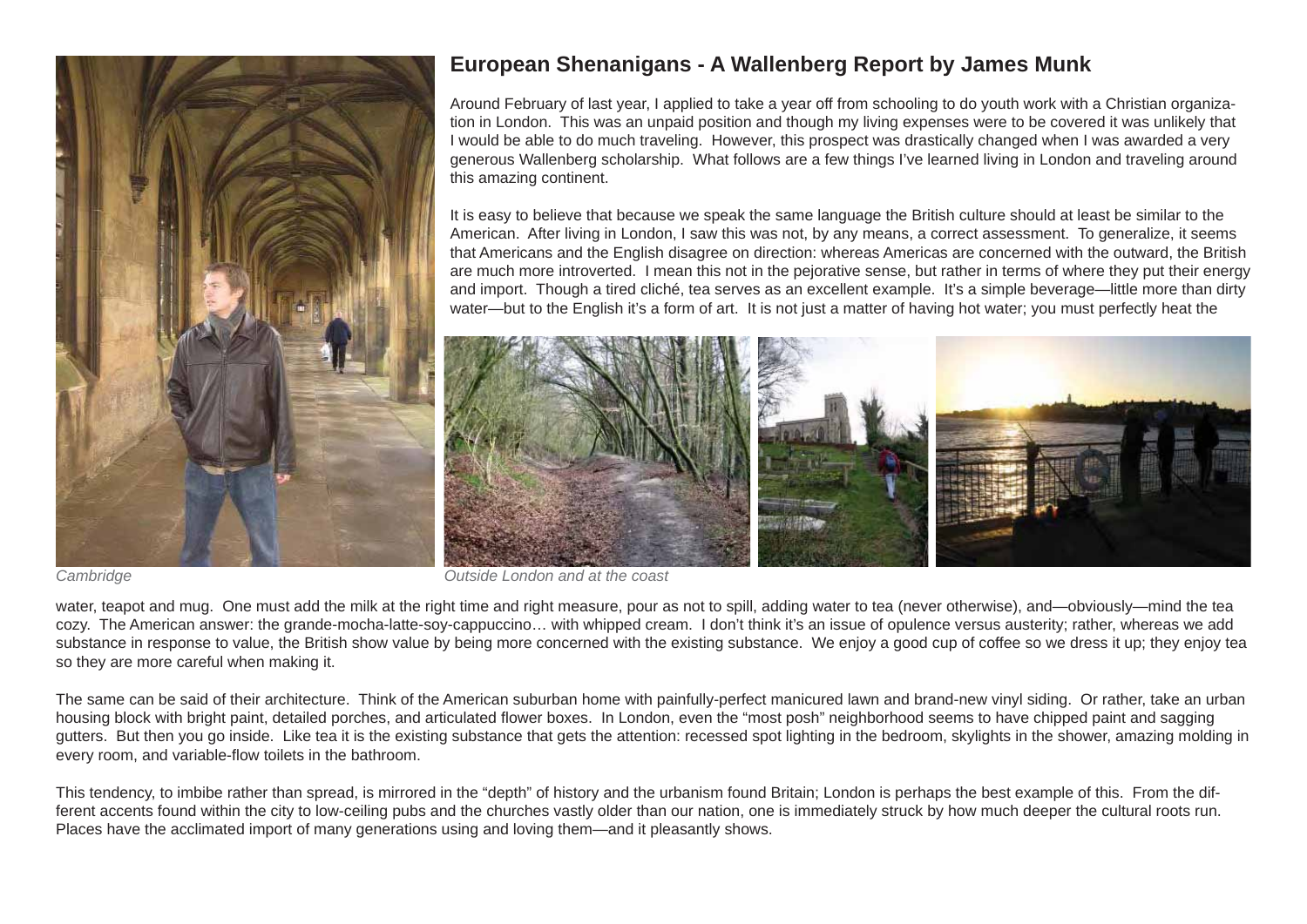

Similarly, this depth is seen if one considers a section of the city's transportation system: we find underground metro lines beneath sub-terrain pedestrian paths, public streets, the top deck of a double-decker buss, lifted highways, and above it all the air traffic of five major airports. London is a tapestry of buildings and systems. Learning to travel vertically has been one of the enjoyable parts of living in this city.

Though most of my time has been spent in London, I've had opportunities to travel abroad. At the end of April, I visited Lebanon for a theological conference; Lebanon is strikingly beautiful. In such a small country, there exists a richness which I think few nations could replicate. Beyond the dramatic landscape of the country and lavish hospitality for which the Lebanese are renown, there exists a wealth of culture, history, religion, conflict, hope, and sheer love of life that makes visiting the nation exhilarating—if not frightening. Picture driving though the mountains, flying round hairpin turns thinking "this is it, I'm going to die," only to come screeching to a halt because the driver wants to show you a cedar that is 4,000 years old; that about crystallizes my experience of Lebanon.

There was one incident there that was very challenging for me but an invaluable lesson. The situation came to a head when we took a tour of Tyre and Sidon—Hesbola-controlled Tyre and Sidon. Now, I'm a 6'2", brown hair, blue-eyed, very American man. Walking though the crowded bazaars and suks of Muslim Lebanon was amazing—but I couldn't shake the feeling that we did not belong. It's worth mentioning that





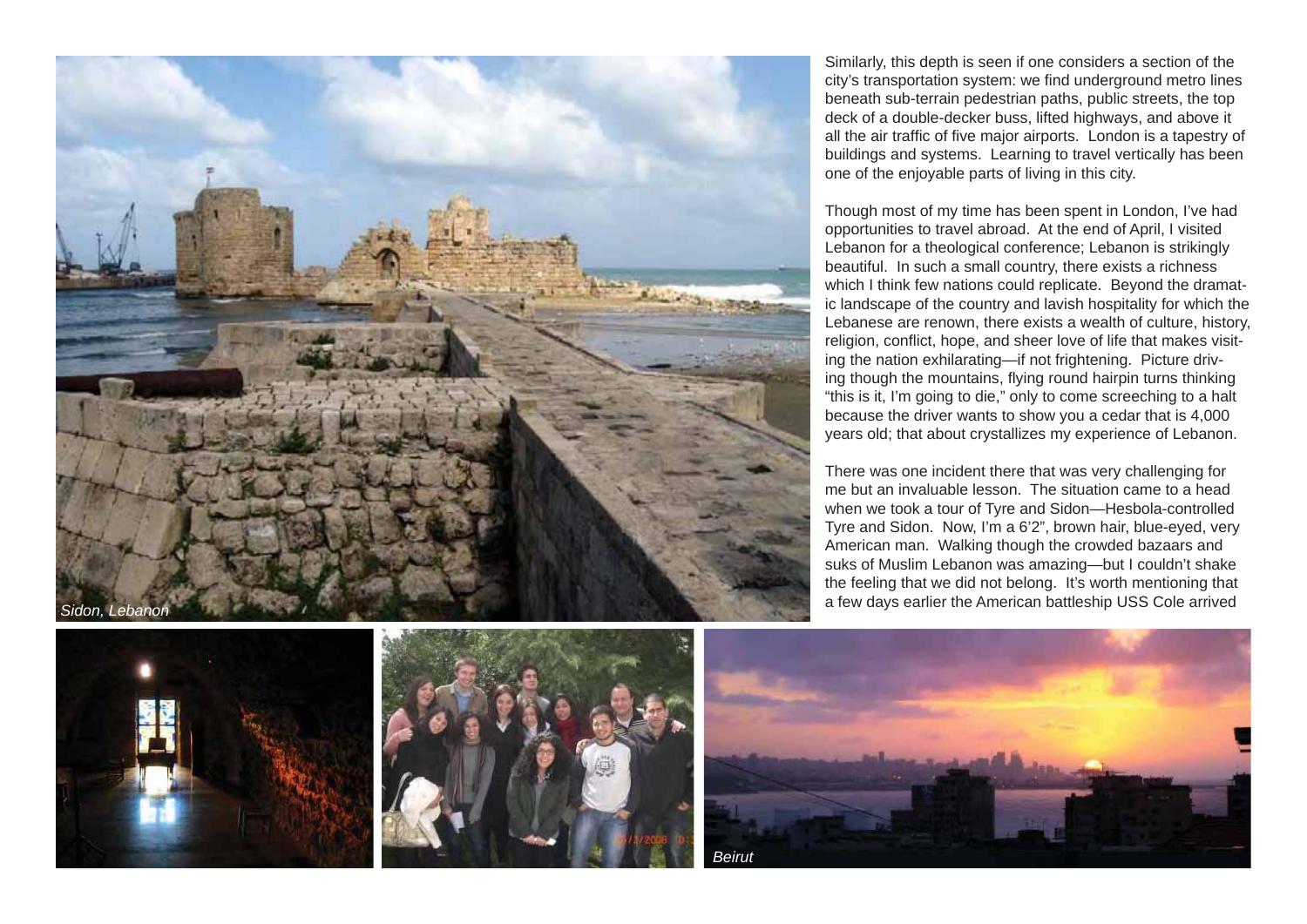









in the Bay of Beirut. It's one thing to talk American Foreign Policy on the third floor of TCAUP; it's another to look out your window and think of the US missiles pointing back. I better understood why I wasn't so welcome in the markets.

The group for which I work is part of an international network of Christian groups which together comprise an organization known as Kairos. Towards the end of March, this organization held an international conference in Poland to which I was invited. This weekend was great by itself, but also served as a good launching point for a brief tour of Eastern Europe. Our agenda: Krakow, Prague, and Munich.

I must admit my preconceptions of Poland were somewhat grey. I suppose I was expecting to see large "down with capitalism" signs written across blocks of cement housing. I was very pleased and surprised to find otherwise. After the weekend conference in the mountains - a very striking landscape - we went to spend a couple of days in Krakow, a truly pleasant city. Krakow has a beautiful central square that anchors the historic part of the city. We spent many hours simply watching shoppers and street performers enjoy each other and the sun. To me the square exemplified what I liked so much about the city: perfect balance. The square was large but not cold; active but not crowded. It was a welcome change from the crush of London and the city seemed to me an ideal place to live.

There was a similar welcome balance in the people themselves. The Polish culture (and its former capital Krakow) can rightly claim a cultural richness on par with any great European civilization; however, there

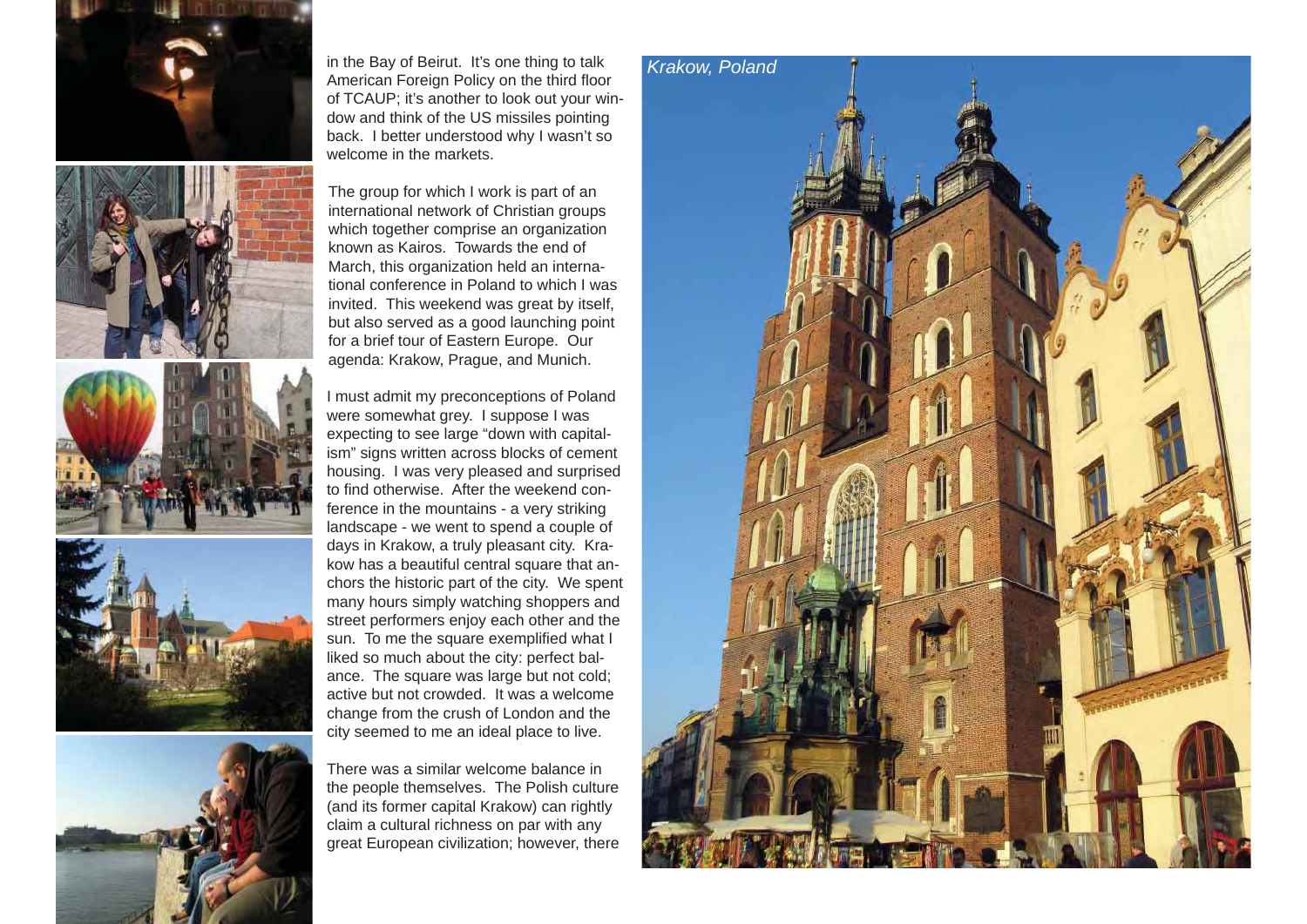appears to be a certain humility and perspective that marks the Polish people from their neighbors. Poland's history is one of occupation, sorrow, and hardship; through this, its people seem to have latched on to more transcendent values (family, religion, customs) and place less stock in physicality—perhaps because it has so often been taken from them. Though the buildings were beautiful, one got the impression they did not exist for themselves: what made the city so nice was the people and the culture that the structures served.

From Poland, we were off to Prague. My travel-mate and I went by overnight train and unfortunately got off one stop too early we were a fair bit outside the city. Though this meant a four-hour walk to where we were supposed to be, it did allow us to see a very interesting side of the city. Coming from the south, we noticed a marked difference in the urbanism as we approached the city walls; more so when we crossed over into the ancient city itself. One immediately understood what the riches of an empire confined to one place looks and feels like. Coming from a land (America) where wealth is found in the suburbs, it was bizarre to feel anxious in the outskirts and happy to get to into the city.

The city itself is hard to digest. Not because it was unattractive but rather because everything is so ornate and rich—the city's power and opulence is inescapable and somewhat oppressive. Everywhere you look you can see buildings that but for their existence in Prague would be studied as architectural centerpieces. My friend and I spent about nine hours a day simply walking and looking into and at buildings. A testament to the city: this didn't get boring.

The last leg of our journey was Munich. We learn in history class about the devastation from the World War II air raids but I'm now convinced one can't actually grasp its effect until you see a great German city. Walking the streets of a city in heart of Europe, it was impossible to shake the feeling that something was missing. The city itself was beautiful—clean, efficient, well ordered (very German)… but it seemed somehow empty.

Funny for me was how much I enjoyed the Germans themselves. I had read about American soldiers in World War II finding themselves (ironically) most at home in Germany itself. My experience was very similar. Our cultures share many of the same values—